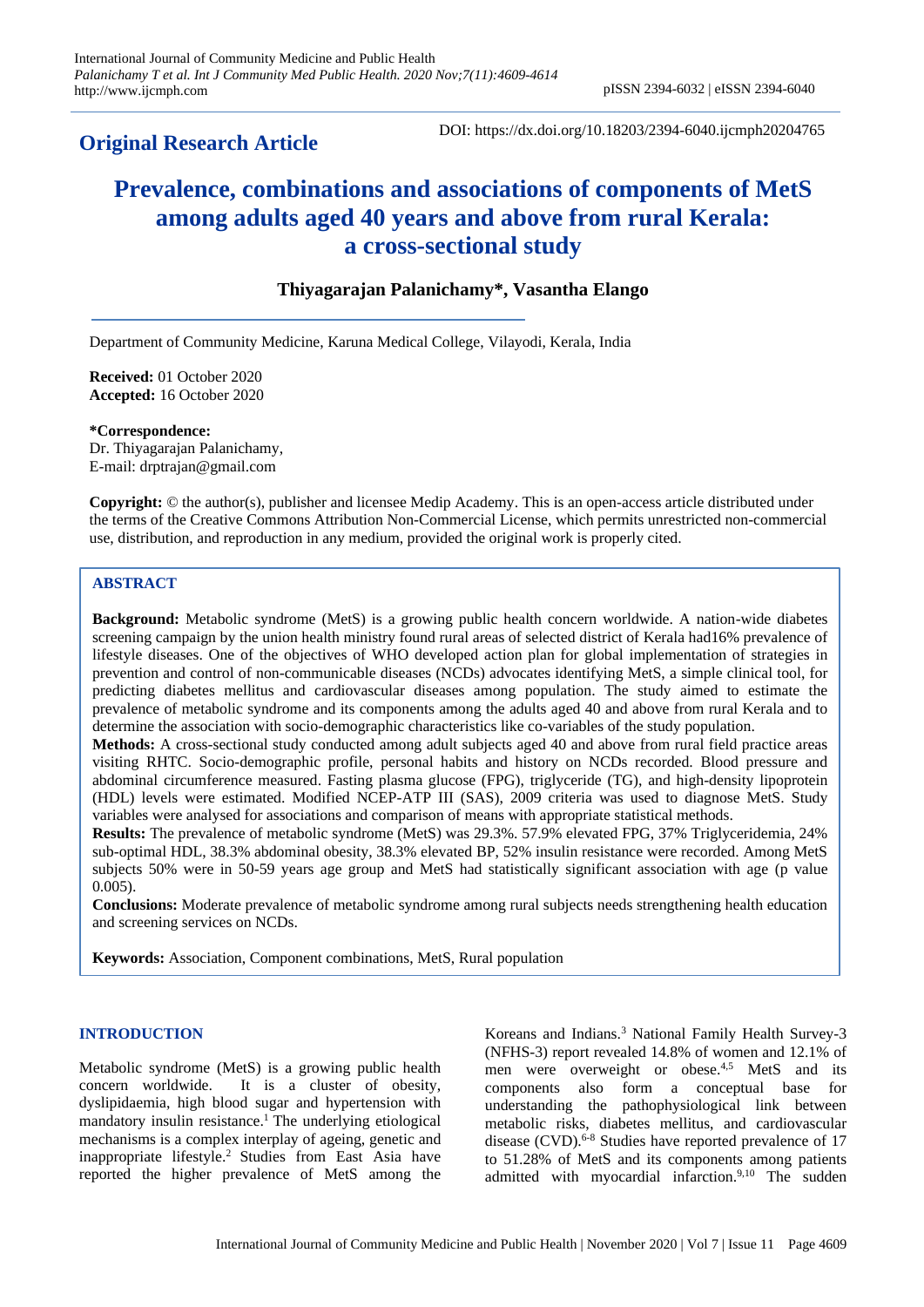affluence in socioeconomic scenario in many villages of Kerala has brought change in disease profiles. Union health ministry's nation-wide screening campaign found 16% prevalence of lifestyle diseases in rural Kerala.<sup>11</sup> Also, studies from Kerala have reported a crude prevalence of diabetes in rural villages range from 14.6% to 22%.5,12 WHO action plan for global strategy in prevention and control of non-communicable diseases (NCD) advocates identifying MetS, a clinical tool, for predicting diabetes mellitus and cardiovascular diseases among population.<sup>13</sup> Only few studies from rural settings of India found in literature.<sup>14-19</sup> Hence, our study was aimed to estimate the prevalence of metabolic syndrome and its components among the adults aged 40years and above from rural Kerala and to determine the association of metabolic syndrome with socio-demographic characteristics of the study participants.

#### **METHODS**

This cross-sectional study was carried out during 5 months period from July to November 2018 among the adults attending the Rural Health Training Centre from villages belonging to Vilayodi, the rural field practice area of Karuna medical college, Kerala. Ethical clearance was obtained from IEC before the start of the study. The study area is a part of Perumatty panchayat in Kerala and had around 38.5% of adults aged 40years and above (according to Perumatty panchayat demographic data from Census 2011). The literature reported prevalence range 15 to 22% of diabetes, among rural adults from Kerala.5,12 Taking into account of 22% prevalence of diabetes, the most common component of MetS, the sample size was calculated using the formula  $N = (Z(1-\alpha))^2$  (pq) / L<sup>2</sup>. With the set 95% CI, 7% level of precision and 10% non-response rate the sample size arrived was 148, rounded off to 150. The adults aged 40years and above visiting the RHTC of Karuna medical college from July 2018 were enrolled as consecutive samples strictly following the inclusion and exclusion criteria.

#### *Inclusion criteria*

Adults aged 40 years and above visiting rural health training centre were included.

#### *Exclusion criteria*

Critically ill subjects, chronic liver and renal disease patients, mentally challenged persons, pregnant/lactating women and those who did not give consent were excluded.

#### *Data collection*

After obtaining informed written consent, the study subjects were interviewed with a questionnaire consist of basic socio-demographic profile, personal habits, treatment history on blood sugar and blood pressure.

Blood pressure was measured by auscultation method in the dominant arm after the subjects were comfortably seated with their feet kept parallel on the ground for 5 minutes. Two readings were taken at an interval of two minutes. The average of the two readings was taken as final blood pressure level. Subjects were advised to stand erect. At the end of expiration abdominal circumference was measured using a standard non-elastic inch-tape transversely around the midpoint between the iliac crest and lower rib margin in the mid axillary line, keeping the inch tape parallel to the floor, without compressing the skin. All the study subjects were advised to come in the next day morning with 12 hours fasting.

Those participants coming in the next day fulfilling fasting criteria were drawn 3 ml of venous blood sample in sterile conditions. The collected of blood sample were preserved and sent to the central lab of the institute's hospital for processing in fully automated biochemical analyser. The study subjects who did not come in the next day of the enrolment or those who did not meet the fasting criteria were given further chances within next two weeks for testing. They were reminded by contacting them on the previous day of their testing day. Fasting plasma glucose level was detected by glucose oxidaseperoxidase method using reagent kits. Triglyceride levels were estimated by glycerol-kinase-peroxidase method. HDL estimation was by direct HDL cholesterol method. Modified National Cholesterol Education Program Adult Treatment Panel III criterion, including specifications to the people of south Asian origin (ATP III South Asian Specific (SAS), 2009) was used to detect MetS. <sup>22</sup> NCEP ATP III criterion for fasting plasma glucose was revised in 2005 to meet American Diabetes Association (ADA) recommendations.2,23

#### *Statistical analysis*

Collected data were analysed for frequency distributions, associations and difference in mean values using appropriate statistical methods using SPSS software.

#### **RESULTS**

Out of 150 subjects enrolled in the study sample 133 subjects completed the study. The non-response rate is 11%. There were 60 males and 73 females with mean age 54.53±11.8. Majority of subjects had admitted of having mixed diet (76.7%) and moderate exercise (46.6%) level. Few male subjects were smokers (13.5%) and alcoholics (16.5%) (Table 1). Elevated FPG levels were found in 79 subjects  $(57.9\%)$  mean FBS of  $114.9\pm35.1$  mg/dL. Elevated TG and low HDL levels were found in 49(37%) and 32(24%) subjects respectively. The mean TG level was 147.5±59.7 mg/dL) and the mean HDL level was 53.8±11.2 mg/dL (Male:51.5±11.8; Female:55.6±10.4). Central abdominal obesity was found in 51 subjects (38.3%) with mean abdominal circumference of 85.1±7.9cms (M: 88.9±7.9; F: 82±6.5). Elevated blood pressure levels were found in 51 subjects (38.3%). The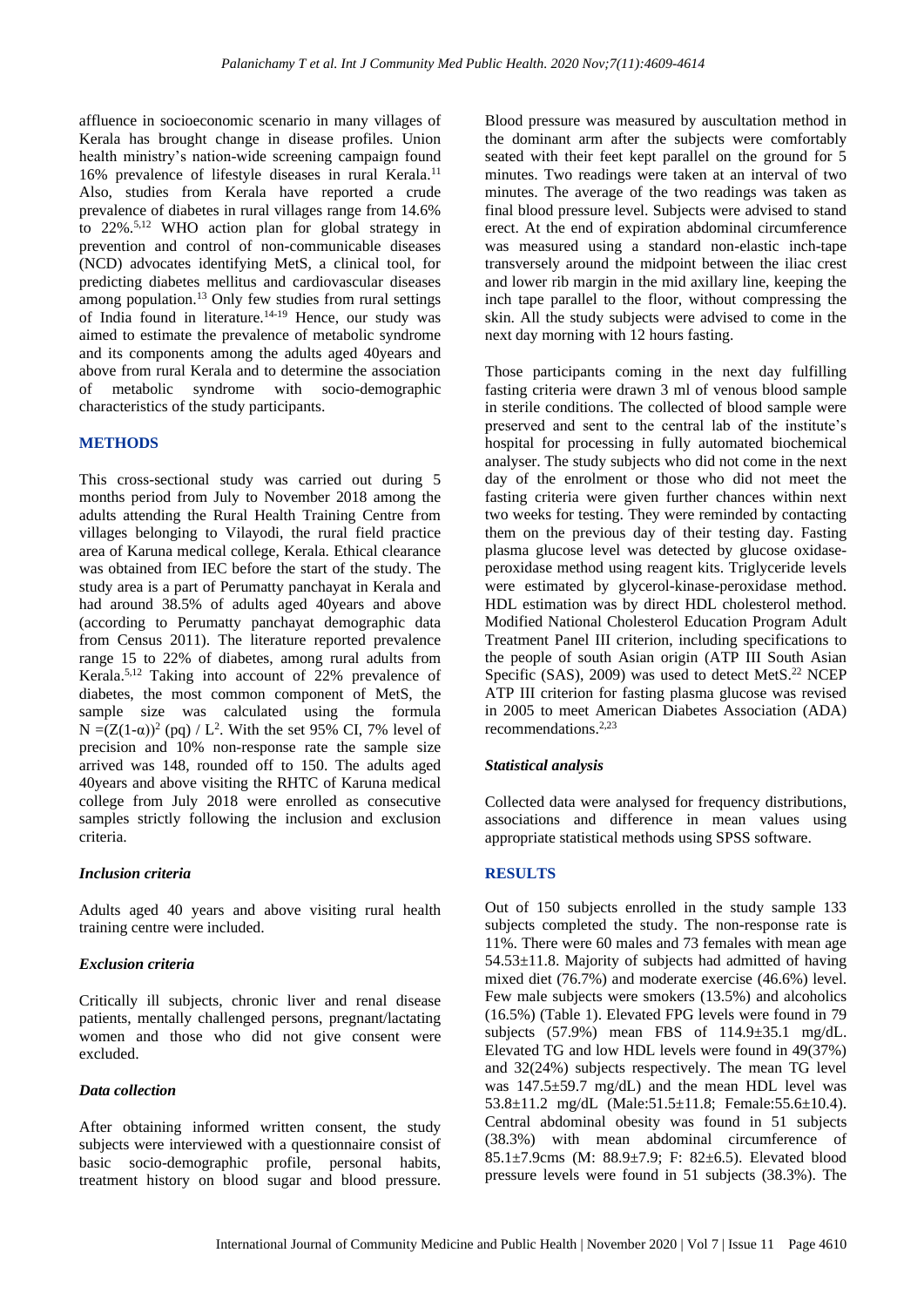| mean | Systolic          | BP | was                         | $117.41 \pm 15$ |     | mmHg |
|------|-------------------|----|-----------------------------|-----------------|-----|------|
|      | (Male:122.9±15.4; |    | Female: $112.9 \pm 12.8$ ). |                 | The | mean |

diastolic BP was 76.6±8.9 mmHg (M:80±8.2; F:73.8±8.5) (Table 2).

**Table 1: Socio-demographic characteristics of study participants (N=133).**

| <b>Character</b>         |                | <b>Males</b>  |               | <b>Females</b> |               | <b>Total</b>  |               |
|--------------------------|----------------|---------------|---------------|----------------|---------------|---------------|---------------|
|                          | Sub-category   | <b>Number</b> | $\frac{0}{0}$ | <b>Number</b>  | $\frac{0}{0}$ | <b>Number</b> | $\frac{0}{0}$ |
|                          | $40 - 55$      | 22            | 16.5          | 44             | 33.08         | 66            | 49.6          |
| Age group (in years)     | $\geq 56$      | 38            | 28.5          | 29             | 21.8          | 67            | 50.4          |
|                          | Vegetarian     | 14            | 10.5          | 17             | 12.8          | 31            | 23.3          |
| Diet type                | Mixed          | 46            | 34.6          | 56             | 42.1          | 102           | 76.7          |
|                          | Light          | 22            | 16.5          | 11             | 8.3           | 33            | 24.8          |
| <b>Physical activity</b> | Moderate       | 26            | 19.5          | 36             | 27.1          | 62            | 46.6          |
|                          | Heavy          | 12            | 9             | 26             | 19.5          | 38            | 28.6          |
|                          | N <sub>o</sub> | 42            | 31.6          | 73             | 54.9          | 115           | 86.5          |
| <b>Smoking</b>           | Yes            | 18            | 13.5          | $\Omega$       | $\Omega$      | 18            | 13.5          |
| <b>Alcoholism</b>        | N <sub>o</sub> | 38            | 28.6          | 73             | 54.9          | 111           | 83.5          |
|                          | Yes            | 22            | 16.5          | 0              | $\theta$      | 22            | 16.5          |

#### **Table 2: Prevalence of components of MetS among the study participants.**

|                                | <b>Males</b>  |               | <b>Females</b> | <b>Total</b>  |                |  |
|--------------------------------|---------------|---------------|----------------|---------------|----------------|--|
| <b>Component</b>               | <b>Number</b> | $\frac{0}{0}$ | <b>Number</b>  | $\frac{0}{0}$ | Number $(\% )$ |  |
| No risk component              |               | 8.3           | 22             | 16.5          | 33(24.8)       |  |
| <b>Elevated FPG</b>            | 37            | 23.3          | 42             | 31.5          | 79 (59.3)      |  |
| <b>Elevated TG</b>             | 25            | 18.8          | 24             | 18.0          | 49(36.8)       |  |
| Low HDL                        | 16            | 12.0          | 16             | 12.0          | 32(24.0)       |  |
| <b>Central obesity</b>         | 27            | 20.3          | 24             | 18.0          | 51 (38.3)      |  |
| <b>Elevated blood pressure</b> | 36            | 27.06         | 15             | 11.2          | 51 (38.3)      |  |

FPG-Fasting plasma glucose; TG-Triglycerides; HDL-High density lipoprotein

#### **Table 3: Prevalence of metabolic syndrome and its association and relative risk with social variables (N=133).**

|                          |                     |            |            | <b>Chi-Square test</b> |         | <b>Odds</b> |             |  |
|--------------------------|---------------------|------------|------------|------------------------|---------|-------------|-------------|--|
| <b>Category</b>          | <b>Sub-category</b> | $Mets (+)$ | $Mets$ (-) | $\chi^2$ value         | P value | <b>OR</b>   | 95% CI      |  |
|                          | $\geq 56$ years     | 27(40.3)   | 40 (59.7)  |                        |         |             |             |  |
| Age                      | $40-55$ years       | 12(18.2)   | 54 (81.8)  | 7.847                  | 0.005   | 3.07        | $1.4 - 6.7$ |  |
|                          | Total               | 39         | 94         |                        |         |             |             |  |
|                          | Males               | 21(35.0)   | 39(65.0)   |                        |         |             |             |  |
| <b>Sex</b>               | Females             | 18 (24.7)  | 55 (75.3)  | 1.7                    | 0.192   | 1.65        | 0.78-3.85   |  |
|                          | Total               | 39         | 94         |                        |         |             |             |  |
|                          | Vegetarian          | 13 (41.9)  | 18(58.1)   |                        |         |             |             |  |
| <b>Diet</b>              | Mixed               | 26(25.5)   | 76 (74.5)  | 3.1                    | 0.078   | 0.5         | $0.2 - 1.0$ |  |
|                          | Total               | 39         | 94         |                        |         |             |             |  |
|                          | High                | 9(23.7)    | 29 (76.3)  |                        |         |             |             |  |
| <b>Physical activity</b> | Low-Mod.            | 30(31.5)   | 65(68.4)   | 0.82                   | 0.366   | 0.67        | $0.3 - 1.6$ |  |
|                          | Total               | 39         | 94         |                        |         |             |             |  |
|                          | Yes                 | 8(8.6)     | 10(24.3)   |                        |         |             |             |  |
| <b>Smoking</b>           | N <sub>o</sub>      | 31(26.9)   | 84 (73.0)  | 2.95                   | 0.085   | 2.4         | $1.0 - 6.0$ |  |
|                          | Total               | 39         | 94         |                        |         |             |             |  |
|                          | Yes                 | 8(38.1)    | 13(61.9)   |                        |         |             |             |  |
| <b>Alcoholic</b>         | N <sub>o</sub>      | 31(27.7)   | 81 (72.3)  | 0.926                  | 0.336   | 1.6         | $0.6 - 4.2$ |  |
|                          | Total               | 39         | 94         |                        |         |             |             |  |

\*p value <0.05 is statistically significant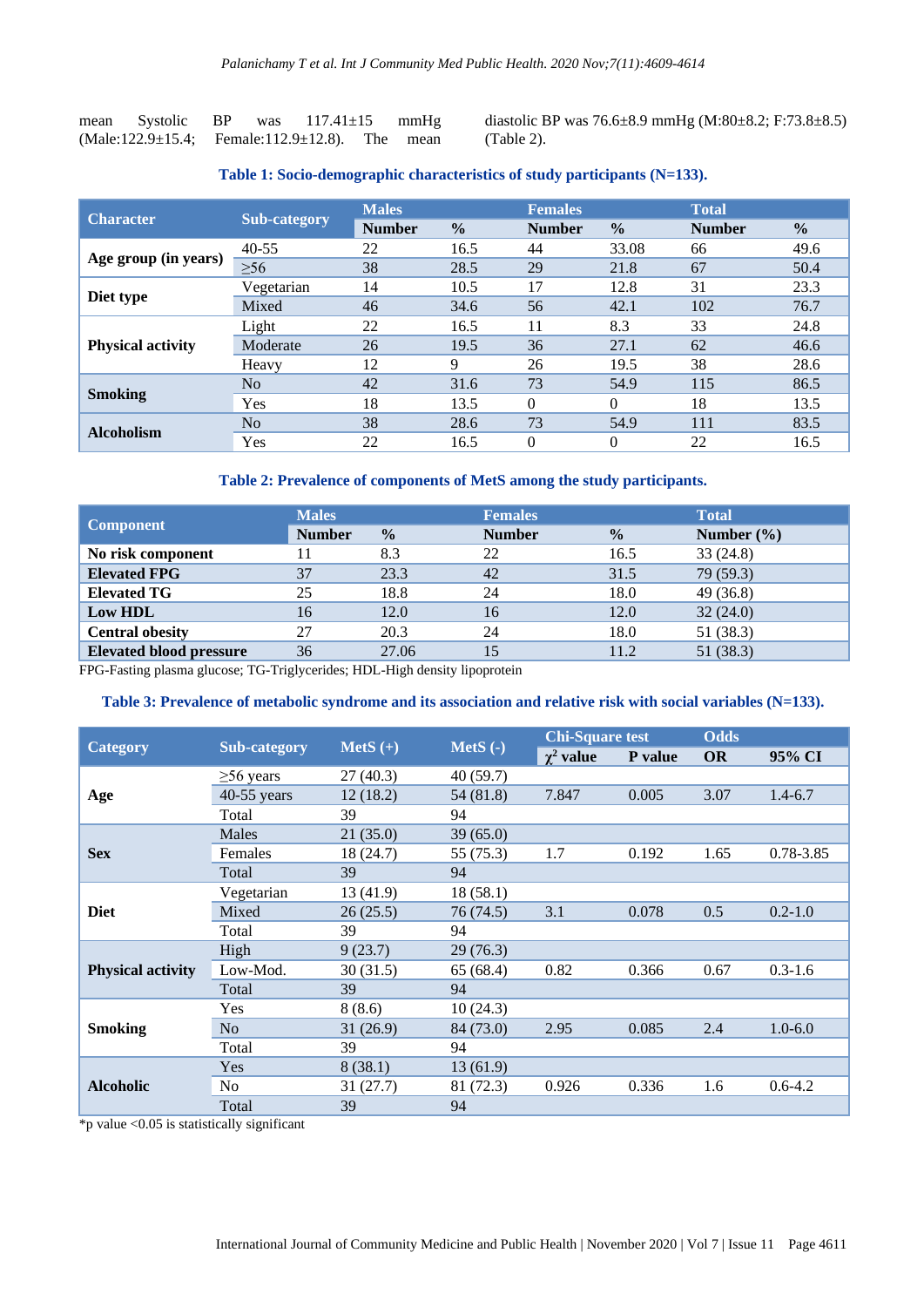





**Figure 2: Distribution of MetS components among MetS subjects according to their age group and sex categories (n=39).**

|  |  |  | Table 4: ANOVA for significance in difference between mean values of components of MetS. |  |
|--|--|--|------------------------------------------------------------------------------------------|--|
|--|--|--|------------------------------------------------------------------------------------------|--|

| <b>Descriptives</b>         |           | <b>ANOVA</b> |                  |               |              |           |                |           |              |          |
|-----------------------------|-----------|--------------|------------------|---------------|--------------|-----------|----------------|-----------|--------------|----------|
| <b>Effects</b> (years)      |           | N            | <b>Mean</b> ±SD  | 95% CI        |              | <b>SS</b> | df             | <b>MS</b> | $\mathbf{F}$ | P value  |
|                             | $40 - 49$ | 62           | $107.0 \pm 29.0$ | 100.4-114.9   | $b/w$ groups | 7512      | 2              | 3756      | 3.147        | $0.046*$ |
| <b>FPG</b>                  | 50-59     | 27           | $119.0 \pm 35.9$ | 106.4-136.2   |              |           |                |           |              |          |
|                             | > 60      | 44           | $123.4 \pm 40.3$ | 113.4-136.7   | $w/t$ groups | 155151    | 130            | 1193      |              |          |
|                             | $40 - 49$ | 62           | $139.3 \pm 63.9$ | 123.1-155.6   | $b/w$ groups | 7815.1    | $\overline{2}$ | 3907      | 1.098        | 0.337    |
| <b>TG</b>                   | 50-59     | 27           | $156.2 \pm 7.3$  | 133.5-178.8   |              |           |                |           |              |          |
|                             | $\geq 60$ | 44           | $153.6 + 4.4$    | 137.1-170.2   | $w/t$ groups | 462542    | 130            | 3558      |              |          |
|                             | 40-49     | 21           | $52.8 \pm 10.3$  | 48.1-57.5     | $b/w$ groups | 58.0      | $\overline{2}$ | 29.0      | 0.202        | 0.817    |
| <b>HDL</b><br><b>Male</b>   | 50-59     | 12           | $50.8 \pm 12.0$  | 43.1-58.4     |              |           |                |           |              |          |
|                             | $\geq 60$ | 27           | $50.7 \pm 13.0$  | 45.6-55.9     | $w/t$ groups | 8184.9    | 57             | 143.5     |              |          |
| Female                      | $40 - 49$ | 41           | $58.1 \pm 10.5$  | 54.8-61.5     | $b/w$ groups | 659.6     | $\overline{2}$ | 329.8     | 3.239        | $0.045*$ |
|                             | 50-59     | 15           | $53.6 \pm 11.5$  | $47.2 - 60.0$ |              |           |                |           |              |          |
|                             | $\geq 60$ | 17           | $51.8 \pm 7.0$   | 47.5-54.7     | $w/t$ groups | 7127.6    | 70             | 101.8     |              |          |
| AC                          | 40-49     | 21           | $87.8 \pm 6.3$   | 84.9-90.7     | $b/w$ groups | 274.9     | $\overline{2}$ | 137.4     | 2.187        | 0.122    |
| <b>Male</b>                 | 50-59     | 12           | $93.4 \pm 7.2$   | 88.9-97.9     |              |           |                |           |              |          |
|                             | $\geq 60$ | 27           | $88.2 + 9.2$     | 84.6-91.9     | w/t groups   | 3582.6    | 57             | 62.8      |              |          |
|                             | $40 - 49$ | 41           | $82.2 \pm 6.6$   | 80.1-84.3     | b/w groups   | 139.4     | $\overline{2}$ | 69.71     | 1.698        | 0.190    |
| <b>Female</b>               | 50-59     | 15           | $83.9 \pm 6.6$   | 80.2-87.6     |              |           |                |           |              |          |
|                             | $\geq 60$ | 17           | $79.8 + 5.6$     | 76.9-82.6     | $w/t$ groups | 2873.4    | 70             | 41.04     |              |          |
|                             | 40-49     | 62           | $112.0 \pm 1.8$  | 109.4-114.7   | $b/w$ groups | 3342.9    | $\overline{2}$ | 1671      | 8.444        | $0.000*$ |
| <b>Systole</b><br><b>BP</b> | 50-59     | 27           | $121.4 \pm 4.3$  | 115.2-126.8   |              |           |                |           |              |          |
|                             | > 60      | 44           | $122.5 \pm 6.5$  | 117.2-127.3   | $w/t$ groups | 25733     | 130            | 197.9     |              |          |
| <b>Diastole</b>             | 40-49     | 62           | $73.1 \pm 8.2$   | 71.5-75.1     | b/w groups   | 1464      | 2              | 732       | 10.56        | $0.000*$ |
| <b>BP</b>                   | 50-59     | 27           | $79.8 + 7.7$     | 76.8-83.2     |              |           |                |           |              |          |
|                             | $\geq 60$ | 44           | $79.6 \pm 8.7$   | 76.8-82.0     | w/t groups   | 9004      | 130            | 69.2      |              |          |

\*P value <0.05 is statistically significant

In this cross-sectional study 39 subjects (29.3%) had MetS. Among these 29 subjects 27 (69.2%) were in above 55 years age group. Among males 21 (35%) and females 18(24.7%) were having MetS. In this study MetS was diagnosed in 13 vegetarians (41.9%) and 26 (25.5%) mixed diet consuming subjects. Among different physical activity levels prevalence of MetS was high among those who had admitted of having moderate level of physical activity (33.9%) compared to other categories. Eight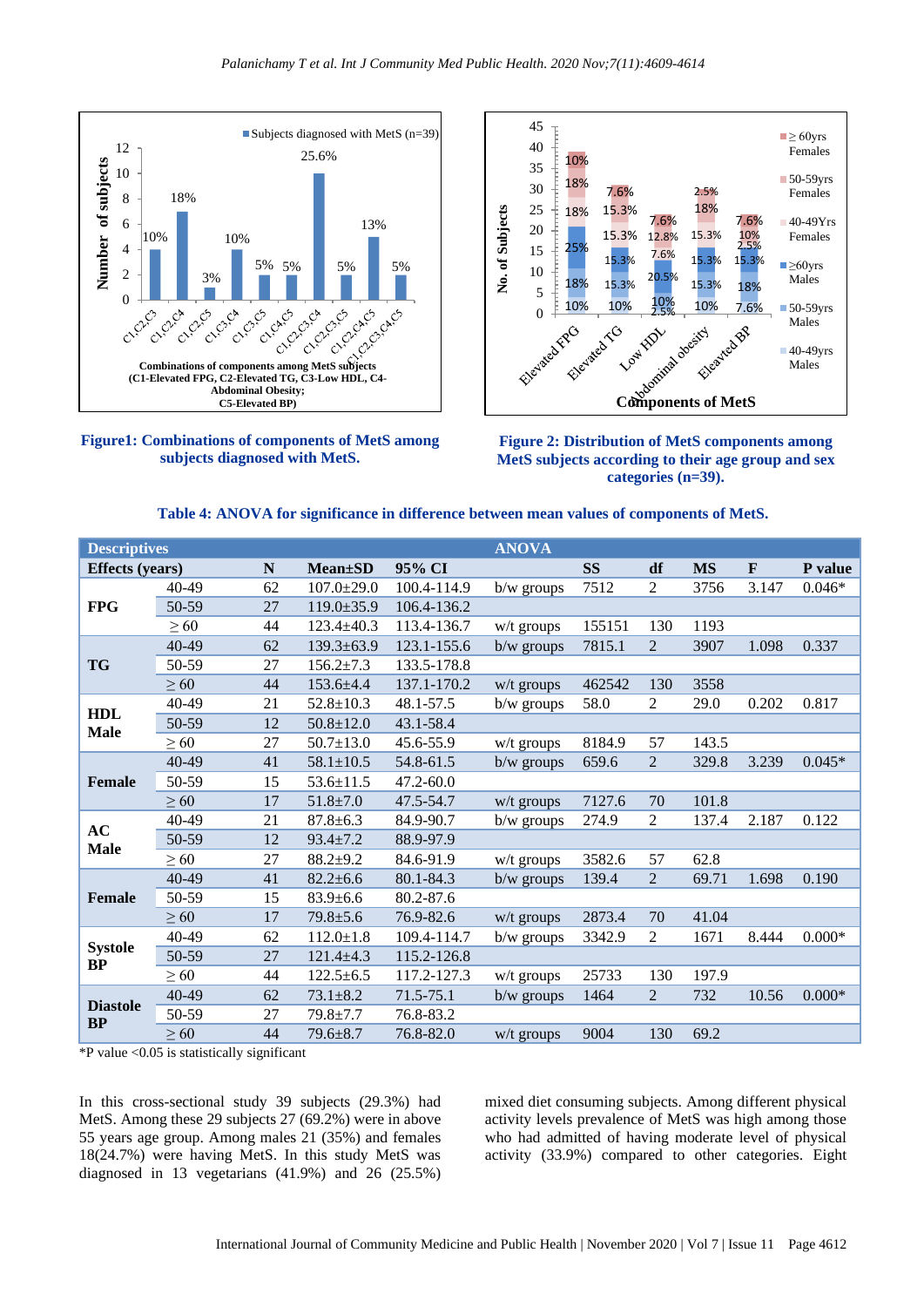subjects each among smokers (44.4%) and alcoholics (38.1%) had MetS in our study (Table 3).

Among females raised blood sugar was the most frequently occurring component and elevated blood pressure was the least frequently occurring component. Whereas, in males, elevated blood pressure was the most frequently occurring and low HDL was the least frequently occurring components. Other components were found to be occurring in almost equal frequency in both sexes (Figure 1).

Elevated FPG, elevated TG, low HDL and abdominal obesity have been the most commonly occurring combinations among MetS subjects (25.6%) (Figure 2). The statistical significance in the difference in mean values of FPG, TG, HDL level, abdominal circumference and blood pressure for different age groups are presented in Table 4.

#### **DISCUSSION**

In this cross-sectional study the magnitude of metabolic syndrome (MetS), using modified NCEP-ATP III criterion-specific to South Asian ethnicity, was found to be moderate(29.3%). MetS was found to be having statistically significant association with age (χ2 value-7.847, p value-0.00). The risk of getting into MetS diagnosis is 3times higher for subjects of more than 55years age (OR-3.03, CI-1.7-6.7) among this study participants. Prevalence of MetS was found to be more among males compared to females. Even though MetS was found to be not having statistically significant association for sex ( $\chi$ 2 value-1.70, P value-0.192) the risk of getting diagnosed as MetS subjects was slightly higher for males compared to the females (OR-1.6, CI-0.77- 3.48).

In a large community-based study from Kerala by Harikrishnan et al similar prevalence of MetS(29% according to IDF criteria) had been reported. $20$  On the other hand Srinivasan et al have found 60.9% of metabolic syndrome in their study among population attending rural tertiary care centre.<sup>21</sup> They have also found 3rd , 4th and 5th decades of age group had almost similar prevalence when compared to the 20% increased prevalence in females aged >60 years. Banerjee et al have reported that the prevalence of MetS was 44.6% (35.4%) in males and 55.6% in females) and the prevalence of MetS was increasing with age (31.9% in 18-28 years, 46.7% in 29-39 years and 48.0% in 40-49 years) among their study participants from urban field practice area.<sup>15</sup> Early in 1992, Enas et al found that the prevalence of metabolic syndrome increases from 10% at age 20 to 29 years to 53% by the age of 60 years by their study on metabolic syndrome and dyslipidemia among Asian Indians.<sup>6</sup>

In our study 57.9% of subjects had elevated FPG levels, 37% had elevated TG level, 24% had low HDL level,

38.3% had abdominal obesity and 38.3% had elevated blood pressure levels. Harikrishnan et al had found 36.1% elevated FPG, 24.3% elevated TG, 58.6% of obesity and 42.2% of elevated BP and 36.7% of reduced HDL-C in their study participants.<sup>20</sup> The differences in prevalence of MetS components between our study and their study may be due to different study setting and large sample size in their study.

In our study elevated FPG, elevated TG, low HDL and abdominal obesity all four formed the most common combination (25.6%) among the MetS subjects. Pradeep et al have reported that diabetes mellitus, hypertension, central obesity and dyslipidemia are found to be the most common components among MI patients with MetS and the positive predictive value was highest for waist circumference followed by fasting blood sugar, blood pressure, low HDL cholesterol in descending order.<sup>9</sup>

In our study little higher prevalence of MetS was found among vegetarians (41.9%), subjects stating moderate physical exercise level (33.9%), smokers (44.4%) and alcoholics (38%) compared to their counter parts. But, there was no statistically significant association found on these findings among different diet groups  $(\chi^2$  value-3.108, P value-0.078), physical exertion level ( $\gamma$ 2 value-0.816, P value-0.366), smoking (χ2 value-2.958, P value-0.085) and alcoholism habits ( $\gamma$ 2 value-0.927, P value-0.336) and MetS status.

In our study the relative risk for different diet groups(OR-0.5, CI-0.2-1.0) and physical activity categories (OR-0.67, CI-0.3-1.6) in acquiring MetS were not found to be correlative compared to the smoking(OR-2.4, CI-1.0-6.0) and alcoholism (OR-1.6, CI-0.6-4.2) habits. The study reports by Selvraj et al and Mohan et al have stated that correlations of physical inactivity with increased risk of metabolic syndrome where physically inactive women are at 1.4 times higher risk compared to physically active women.<sup>19,23</sup> These findings can be largely explained by comparing the abysmally low level of awareness regarding exercise and weight control with comparison to the fast adapting urban lifestyle among rural population in Kerala because of they are being in conservative communities.

#### **CONCLUSION**

The prevalence of metabolic syndrome and its components were found to be at moderate levels in this rural community. Elevated FPG, elevated TG, low HDL and abdominal obesity have been the most commonly occurring combinations among MetS subjects. MetS was found to have statistically significant association with age.

#### *Limitations*

This cross sectional study done in a health care setting. Studies needed to be done from households with larger